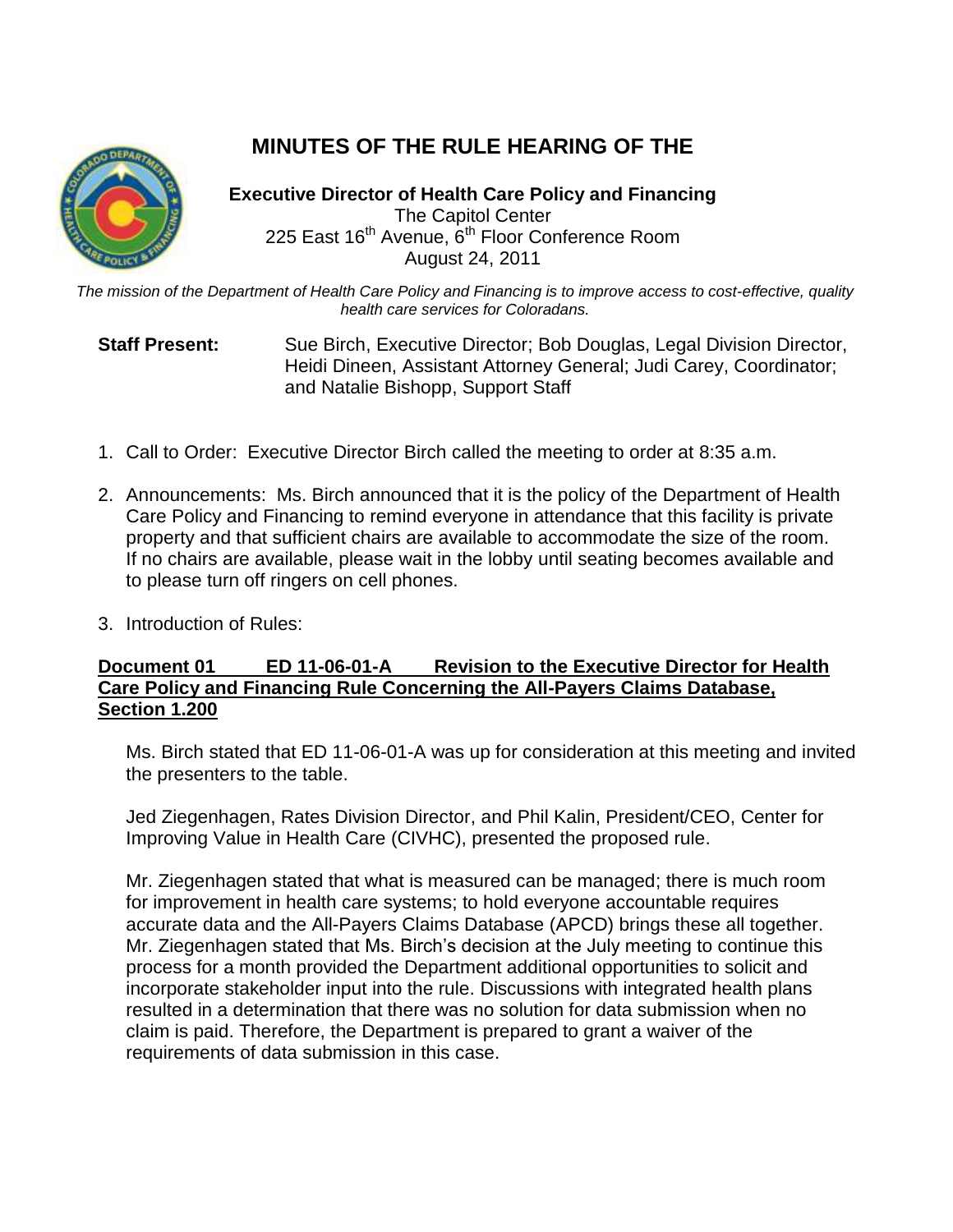Mr. Kalin acknowledged the work that had been done by the Department, CHIVC and stakeholders to implement the APCD and he provided an explanation of the process. Mr. Kalin stated that discussions between the Department, CHIVC and stakeholders were held during July and August leading to revisions in the proposed rule that address the right balance between submission of accurate data and meeting statutory guidelines. The current proposed rule offers a tiered approach and provides flexibility and clarity to stakeholders. The timing for rule submission will be in two stages: first, test files will be submitted by March  $31<sup>st</sup>$  and second, actual historical data and monthly submissions will begin in June. Due to federal law, the original proposed rule text was revised to remove the requirement for submission of data from the Employee Retirement Income Security Act of 1974 (ERISA) plans or from self insured plans. Because insurance regulations preclude small group market carriers from turning over mental health data, the rule initially does not require carriers to turn over this data and CHIVC will work on statutory changes later. Mr. Kalin stated that in response to letters received recently, he felt the 90 day requirement for compliance to changes to the DSG were sufficient since any changes had to also go through the rule-making process; and that the pricing data being submitted to the APCD is substantially different than contractual and proprietary data.

## **ED Discussion**

Ms. Birch reserved comments and moved to the public testimony portion of the meeting.

## **Testimony**

Jandel T. Allen-Davis, MD, Vice President, Kaiser Permanente–Colorado Region (Written)

Chris Urbina, Director, Colorado Department of Public Health and Education (Written) Philip A. Lyons, Director, Regulatory Affairs, CO, NM, MT, WY, United Healthcare (Written)

Richard G. Gebhardt & Associates, Retained Counsel, America's Health Insurance Plans (Written and Public Testimony)

Marc Reece, Associate Director, Colorado Association of Health Plans (Written and Public Testimony)

Dianne Bricker, Regional Director, America's Health Insurance Plans (Written and Public Testimony)

Public testimony included: Health Benefit Plans are clearly and thoughtfully defined in statute; some of the exclusions that are defined in statute are included in this proposed rule; by using the statutory definition of what is covered and what is not, the rule would be clearer and more consistent with statute; that by carving out some of the specialty products, the data will be more accurate; the intent of the APCD act was always to include specialty plans such as dental in order to provide an overall picture of utilization and costs of health care; that the rule be revised from a 90 day requirement to a 120 day requirement to provide files following the effective date of a rule revision; the